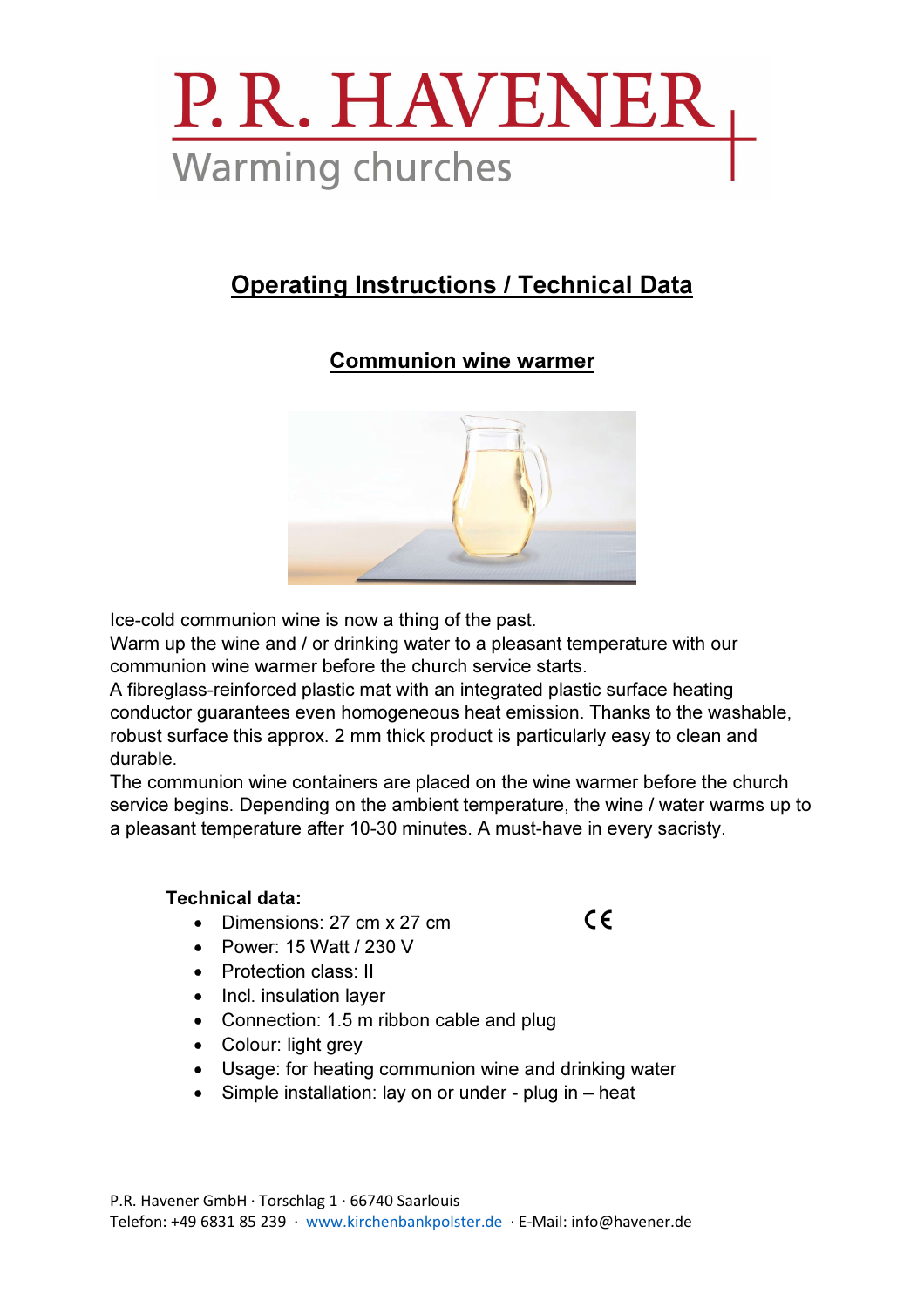# P.R. HAVENEH **Warming churches**

#### Where you are not allowed to use the communion wine warmer:

Communion wine warmers are not intended for outdoor use or in wet areas such as bathrooms, showers and the like.

The communion wine warmer is for use on tables or other flat surfaces only!

#### Commissioning:

- Remove all sharp objects from the surface on which the warmer is to be placed.

- The communion wine warmer must not be placed on rough surfaces (e.g. grates, gravel paths and the like).

-The communion wine warmer must not be bent or rolled up strongly at low temperatures (below + 5°C).

- Remove the heater from the packaging, lay it out on a flat surface and plug the mains plug into the socket.

- Do not use in a folded or rolled state!

- Do not operate the wine warmer in the bath tube or shower!

#### Observe during operation:

- Do not cover the wine warmer or place any furniture on it.

- Before use, check the communion wine warmer for foreign objects that have penetrated the warmer,e.g. tacks!

- Disconnect the mains plug from the socket before inspecting!
- CAUTION! Do not insert needles! Do not insert any sharp objects!

- In the case of automatic operation (time switches, ...), the function must be checked at appropriate intervals to avoid uncontrolled heating (e.g. continuous operation, heating in summer...).

- Run the mains cable along the floor (do not stretch it at a low height) to avoid the risk of stumbling.

#### Cleaning:

- Always pull the mains plug out of the socket when cleaning!
- Do not wash in the washing machine!
- Do not pour water over the communion wine warmer or immerse it in water!
- Only wipe the plastic with a damp cloth.
- Do not use any chemicals that dissolve PVC! (e.g. acetone)